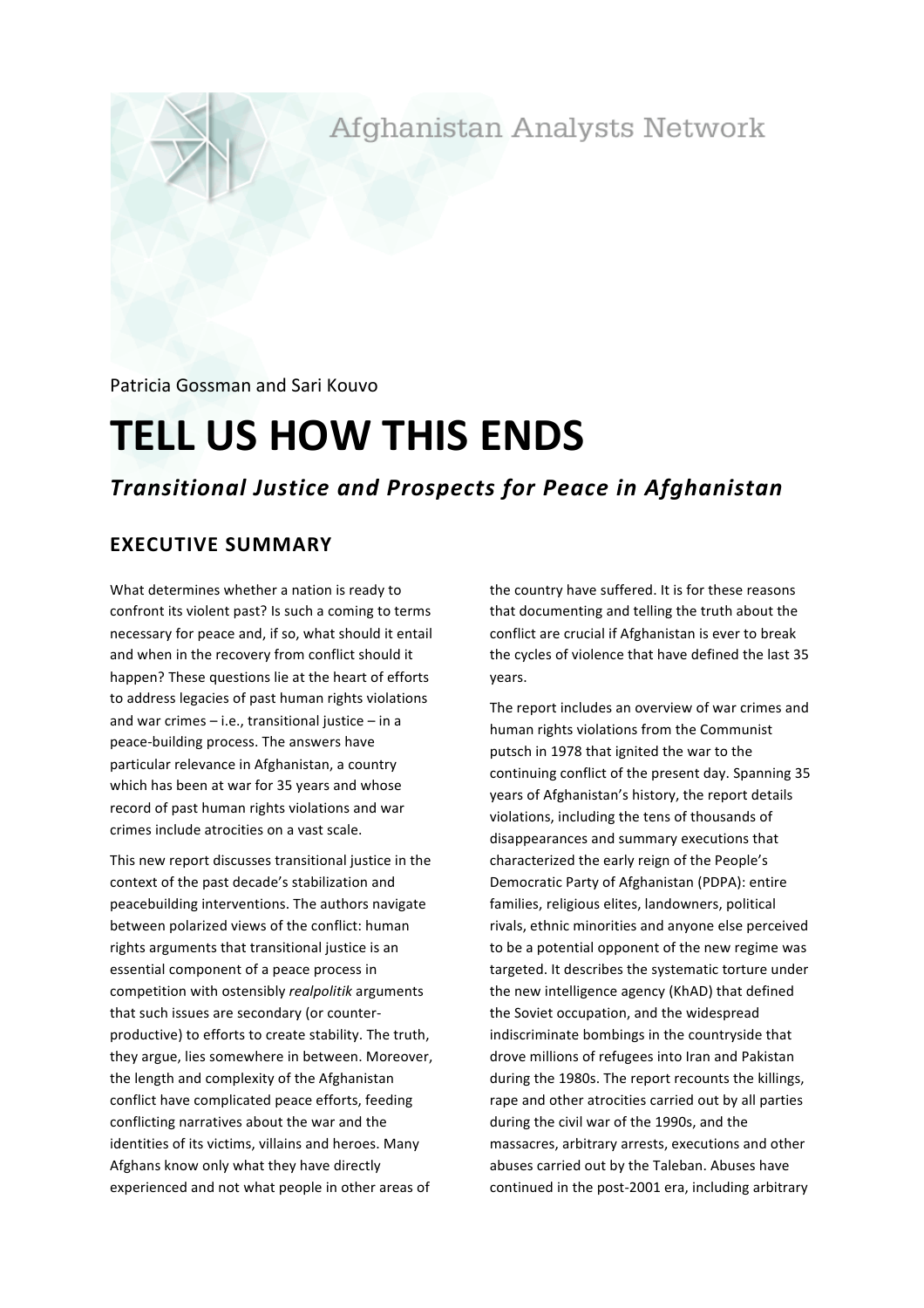arrest and torture carried out by Afghan government forces and US and Coalition troops. As in earlier phases of the war, the past decade has been particularly devastating for civilians. A resurgent Taleban began attacking aid groups in  $2003 - a$  notable case was the murder of an ICRC engineer in March  $2003 -$  and assassinating civilians believed to be linked to the government. Beginning in 2006, they began carrying out largescale attacks, including suicide bombings that have killed several hundred civilians each year. No group has claimed responsibility for some of the most lethal insurgent attacks that have killed large numbers of civilians.

The abuses have been of such a scale and gravity that it seems unthinkable that an Afghan government or the international community would not seek to acknowledge the suffering and provide some redress for the victims. This is particularly so because Afghans and many non-Afghans viewed the late-2001 transition as the end of the conflict and, thus, a genuine opening when such an accounting would be possible. In hindsight, it was only a pause. Coming as it did a few decades after efforts to address legacies of war crimes and human rights violations in countries ranging from South Africa, Argentina, the former Yugoslavia, Rwanda and East Timor, the US-led intervention raised high expectations among Afghans. Of course, in none of these transitions from authoritarian to democratic governance, or from conflict to peace, was addressing legacies of past abuses an easy or an uncontested process. However, through the experiences of these and other transitions the realisation has increased that addressing legacies of conflict not only provides victims with redress and helps resolve underlying grievances; it can contribute to building stronger institutions and a more-sustainable peace.

By 2001, the concept of transitional justice had developed into a framework for the oftentemporary judicial and non-judicial mechanisms that address legacies of war crimes and human rights violations after major regime changes or prolonged conflict. While not limited to the framework of international law, these mechanisms derive from government obligations based on international law. These include obligations arising from specific treaties, and also customary law

norms binding on all states. Transitional justice processes can be described as having four interlinked aims:

- recognizing the suffering of victims through documentation, truth-seeking and symbolic measures;
- holding perpetrators accountable and ending impunity through retributive and restorative justice methods (these can include prosecutions and reparations):
- laying the ground for institutional reform through disarmament, security sector reform and vetting; and
- reconciling, through all the above and additional measures.

Yet, in Afghanistan, for most of the post-2001 period, neither the Afghan government nor its international allies showed any serious committment or urgency in grappling with concerns about transitional justice or investing in reforms to address the justice deficit. Instead, from the beginning of Afghanistan's state-building effort at the end of 2001, the principal stakeholders  $-$  the Afghan government, the United Nations (UN) and the United States  $(US)$  – argued that stability took precedence and that transitional justice had to wait.

In the years that followed, the politics of accommodation and a focus on short-term security took priority; even the least contentious transitional justice measures drew the ire of powerful political figures and ultimately achieved little. The greatest successes came in 2004-05 when the Afghanistan Independent Human Rights Commission (AIHRC) published the results of a national consultation. A Call for Justice showed that the majority of those consulted perceived that they or their family members had been victims of human rights violations and that Afghans wanted those known to have committed abuses prosecuted or removed from power. Together with the UN and the government of Afghanistan, the AIHRC drafted a five-point government action plan focusing on transitional justice that included elements of documentation, institutional reform, memorialisation and accountability. Although the Karzai administration formally adopted the plan, it implemented little of it and finally, for all intents and purposes, shelved it. Re-adoption of the action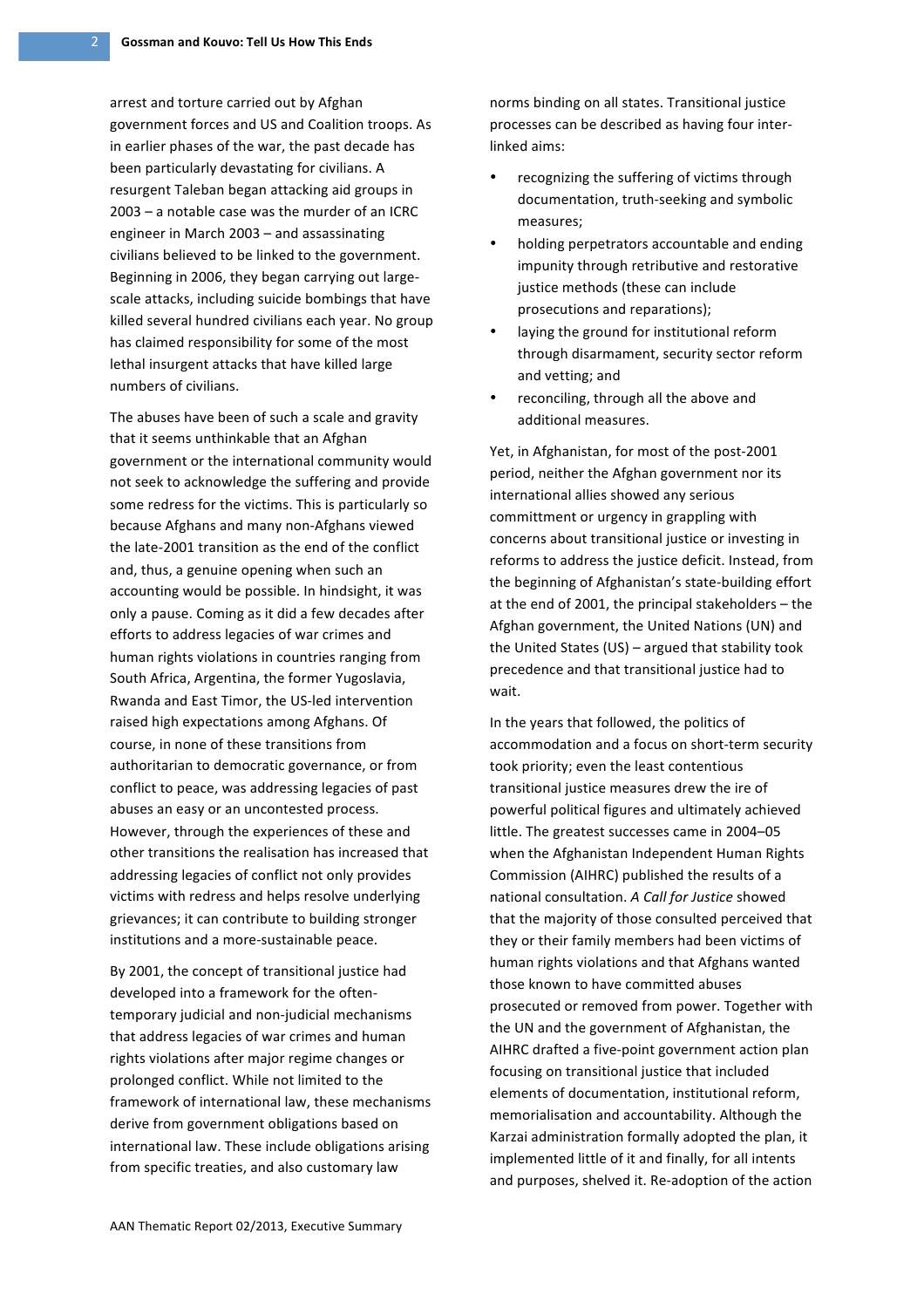plan was included as one of the benchmarks of the priority plan for the implementation of the Afghanistan National Development Strategy (Kabul Conference 2010). It has not yet been readopted.

Just how difficult it is to address the legacies of war crimes and human rights violations is exemplified by the way two major documentations of war crimes in Afghanistan have failed to see the light of day. In 2005, the United Nations chose not to release its report mapping war crimes between 1978 and 2001, allegedly because it feared the release of the report would jeopardize the security of UN personnel in Afghanistan. Over the past year, the publication of AIHRC's long-awaited conflict mapping report  $-$  which also covers 1978 to 2001 – has been much debated. Its publication remains in the balance. The concerns around the release of these reports shows the extent to which Afghanistan's conflict history remains contested and how efforts to document this history tend to be read through a lens of political manipulation.

Another telling example is the media debate in 2012 around the history curricula and the history books that omit detail about the decades of conflict. Discussions with educators in the nongovernlental sector and public schools showed a very complex understanding of the past, and revealed the problems teachers face addressing issues that the Afghan government has been unwilling to confront. One teacher argued that 'one cannot hide the sun with two fingers'; i.e., it is futile to try to hide the truth.<sup>1</sup> A similar point was made earlier by a teacher who participated in a commemoration ceremony at a mass grave site at Pul-e Charkhi who asked rhetorically: 'Have you ever met a child who tells you that his father and grandfather are lying?'<sup>2</sup> In other words: every Afghan is part of the conflict, they all have grievances and an axe to grind with somebody and a tendency to defend their 'own people'. Until parents have an opportunity to discuss the events of the past and work toward real national reconciliation, they will continue to pass on their own histories and hatreds as a poisoned gift to their children.

 

Instead of using truth-telling as a mechanism for overcoming legacies of conflict and building national reconciliation, the Afghan government and its allies have allowed impunity to become entrenched. In 2007, the Afghan parliament adopted a blanket amnesty law (the National Reconciliation, General Amnesty and National Stability Law) that, with few exceptions, provides amnesty for all those involved in the past decades of conflict in Afghanistan. It took legal effect when it was published in the Official Gazette in 2008. The notion that conflict in Afghanistan can only be ended by providing amnesty has been strengthened by the reintegration and reconciliation programs, not least by the ongoing Afghanistan Peace and Reconciliation Program (APRP). The APRP's program document explicitly states that it should not be perceived as an amnesty program, but rather a program about addressing underlying grievances to the conflict. Yet, two years into its implementation, neither a clear definition of the limits of amnesty nor a consistent approach to grievance resolution exists. Encouraging former combatants to work out their differences in the sphere of politics rather than on the battlefield is long-accepted wisdom, but its success depends on institutional checks on the power of those accommodated in this way.

The consequences of the emphasis on short-term security are clear. At the time of writing, Afghanistan has neither stability nor justice. However, would a more robust approach to transitional justice have achieved a different end?

Almost by definition, transitional justice processes are crafted in situations where peace is fragile, the stakes are high, compromises inevitable and results uncertain. When they are negotiated as part of a deal to avert further conflict by persuading a ruling party to step down, or part of a package to persuade insurgents to lay down arms and agree on an interim government pending elections, some transitional justice measures are usually deemed obligatory by at least one side. For example, in El Salvador and South Africa, the peace agreements forged between the warring parties specified certain transitional justice measures, such as a truth commission or other truth-telling measures. In both cases, the UN, which brokered the peace agreements, pushed for and ultimately

 $1$  AAN Interview with teacher, Kabul, 2012.

 $2$  Author interview with former school teacher, Pul-e Charkhi, 10 December 2010.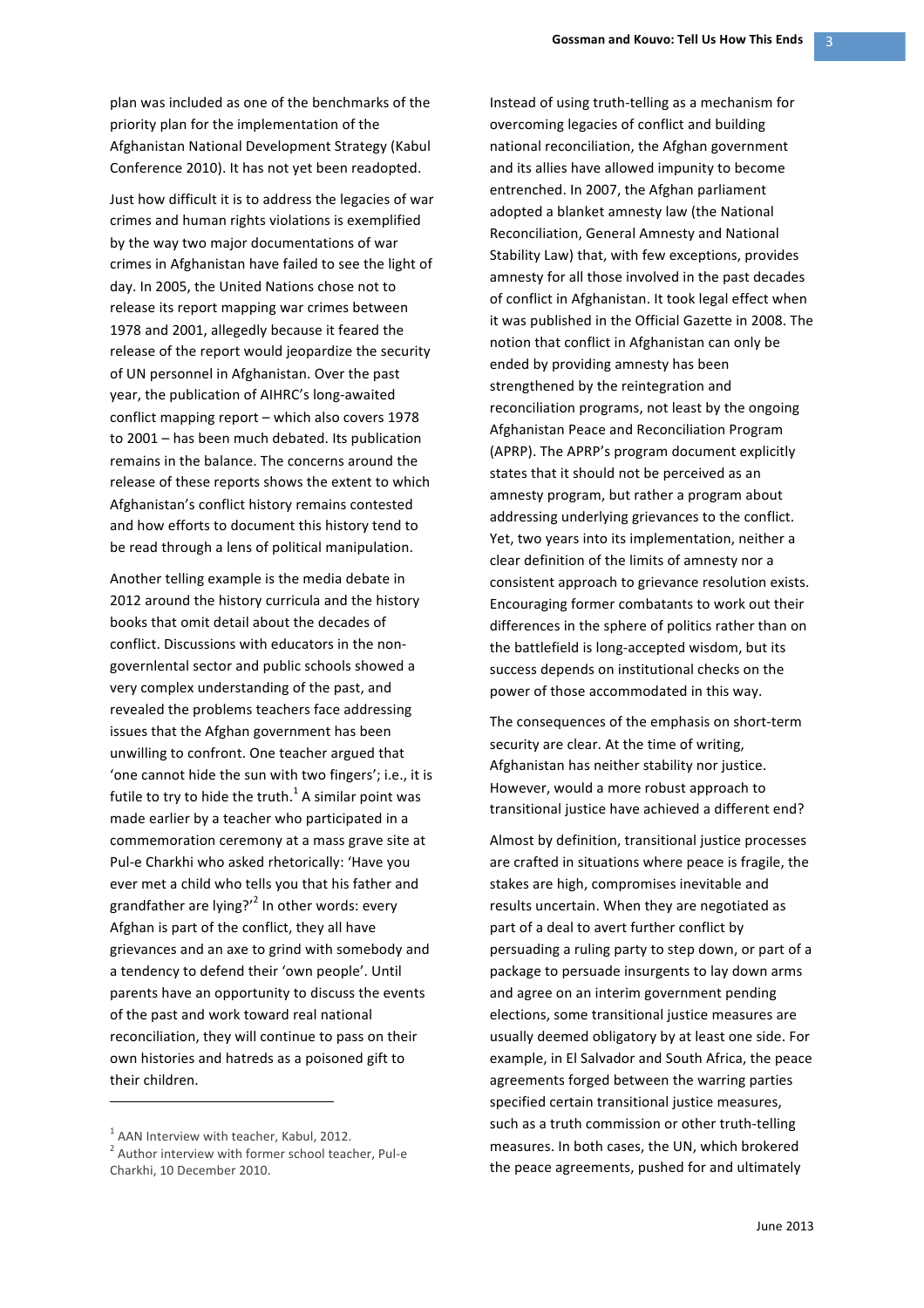helped implement transitional justice procedures that were ultimately adopted.

In cases in which all parties are implicated in abuses, former commanders or combatants are unlikely to acknowledge any need for specific accountability, though the parties may well accept the need for governmental reforms. In the case of a victor's peace, where one side in a conflict triumphs at the expense of another, the danger is that accounting only for the past wrongs of the defeated might sow the seeds for further cycles of retribution. Alternatively, the new authorities may opt for amnesties, absolving themselves and allies, and even former rivals, in the name of reconciliation. 

The 2001 US-led intervention was seen at the time as ending not only Taleban rule but also the decades-long war and as giving Afghanistan a fresh chance to reflect and recover. Actually, it was an example of a victor's peace. The Bonn Agreement was not a peace agreement among the parties to the conflict; its signatories did not include the Taleban. None of its principal signatory parties had any interest in pressing for transitional justice. Nor did their principal sponsor, the United States, support any such measures. Although it did not include an amnesty, one has since been adopted.

Transitional justice is not about ticking boxes for upholding commitments under international law. Instead, its goal is acknowledging past wrongs and, through that, preventing the recurrence of violence. Transitional justice is thus ultimately about building accountability into the institutional reform and peace-building processes. As the authors noted at the outset, one of the foremost aims of transitional justice is to prevent a recurrence of the atrocities associated with past conflicts or the repressive policies of former regimes. This particular objective  $-$  to provide guidance on avoiding a repetition of past abuses  $$ stands out as perhaps the most important contribution the field of transitional justice can make in a country that threatens to erupt in renewed large-scale conflict. Yet, this objective is too often obscured by heated debate over the value of truth commissions and criminal prosecutions.

Evoking the past and challenging those in power continues to be a precarious affair in Afghanistan.

At the same time, trying to suppress the past has proved to be a continuing source of grievance and potential conflict. It may be a long time, if ever, before Afghanistan is ready to initiate any judicial action against those responsible for the worst crimes of its 35 years of war. The horrors visited upon Afghanistan over the past three decades were not the work of any one set of individuals or any single regime. Instead, every regime came to power claiming to restore justice, but instead abused state power against its perceived opponents. While the transition in 2001 seemed at first to offer a break from the cycles of war, instead the decade that followed re-established a power structure that replicated earlier patterns of abuse. Breaking these patterns will require institutional change and acknowledgement of the crimes that have been committed. Ultimately, transitional justice is about setting standards for the use of state power and finding the means to meet them. In addition to criminal accountability, these means include vetting to exclude serial abusers from public office and the police, public discussions and memorialization of the past, documentation and symbolic acts to acknowledge the victims. As Afghanistan confronts its next transition, these measures may provide the only way that the vital history of this period, and the voices of Afghans who remember it, are not lost.

### **RECOMMENDATIONS**

- Reform of Afghan justice and security sector institutions should continue. Reforms should be minimalist and adapted to the Afghan context, but they also need to be guided by principles of transparency and accountability.
- Support the publication of the AIHRC's conflict-mapping report and a publication strategy that allows its wide and careful dissemination inside Afghanistan and internationally with the view that the report becomes an important tool for national reconciliation.
- Define the limits of 'political amnesty' under the APRP. Amnesties are a necessary element of peace processes, they can serve as a 'political carrot' and as a tool for reintegrating those with little command-and-control responsibility, the many foot soldiers of a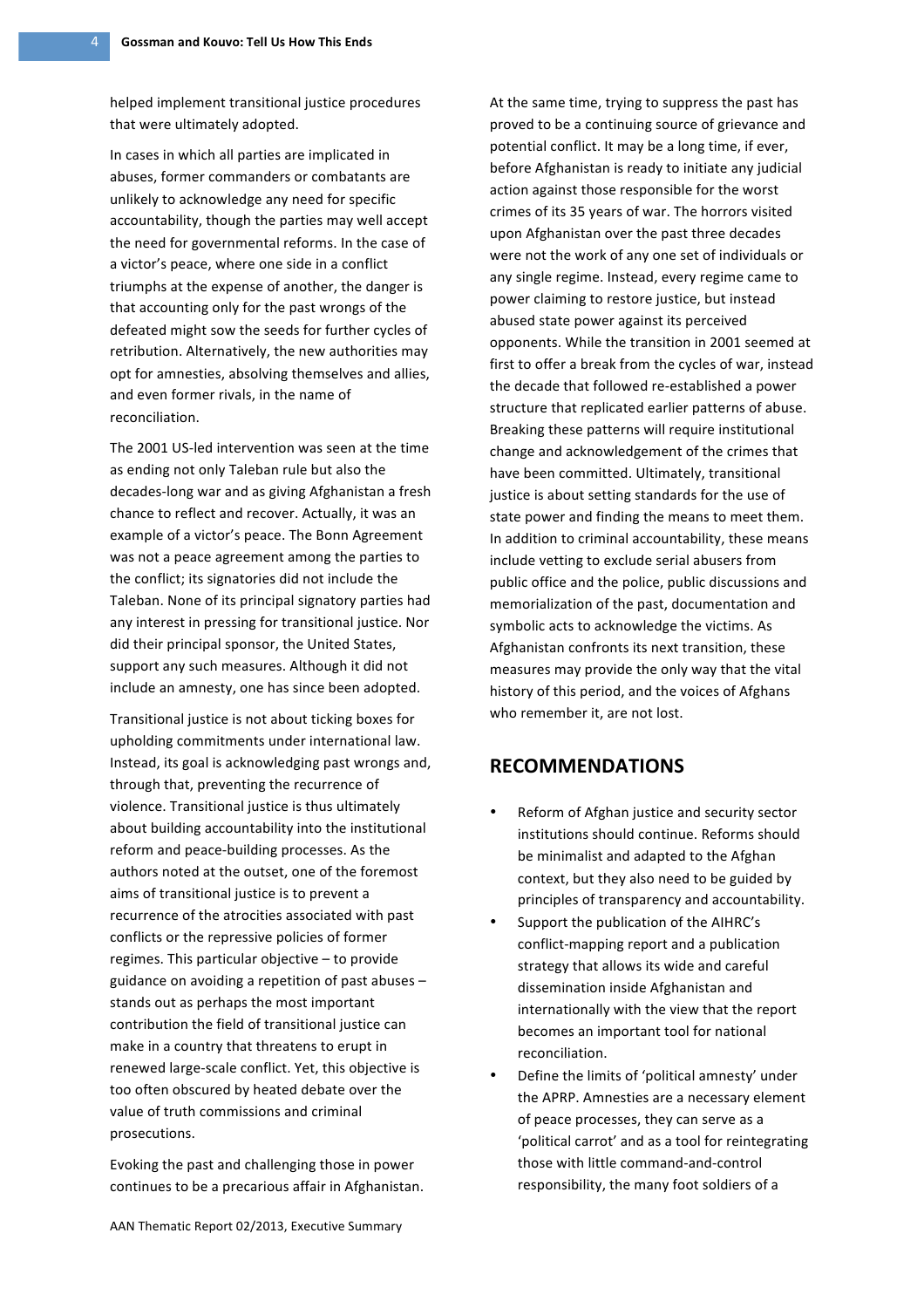conflict. However, blanket amnesties are no longer accepted under international law, and they are also considered to be counterproductive to long-term stability and peace.

- Amend or revoke the Amnesty Law. The Amnesty Law is not compatible with the Afghan Constitution or Afghanistan's commitments under international law. The legality of the law is difficult to challenge because of the weakness of Afghanistan's legal system. The consequence of having a law in force that is most likely illegal is, however, that those who now believe they have been amnestied may face legal charges if the political situation in Afghanistan changes. The uncertainly in the situation is then itself a source of instability.
- Continue the work of creating a national directory of mass graves, to recognize those communities that have faced massacres and to protect the sites. Mass graves may contain evidence of war crimes and crimes against humanity and it is a violation under

international law to tamper with or destroy them. 

- Establish a national directory of the disappeared. To the extent possible, link this with further documentation and memorialisation efforts. Being able to inform a government authority of one's disappeared family members will provide some acknowledgement and can then be a step towards, if not justice, then healing.
- Disseminate information about the ICC's preliminary analysis, the universal jurisdiction cases and other cases where Afghans or foreigners have been held accountable for war crimes committed in Afghanistan. This may place some constraint on impunity and limit the travel of some individuals.
- Ensure that harm and violations suffered by the civilian population becomes a key issue for all parties, both in the process towards and during possible peace negotiations.